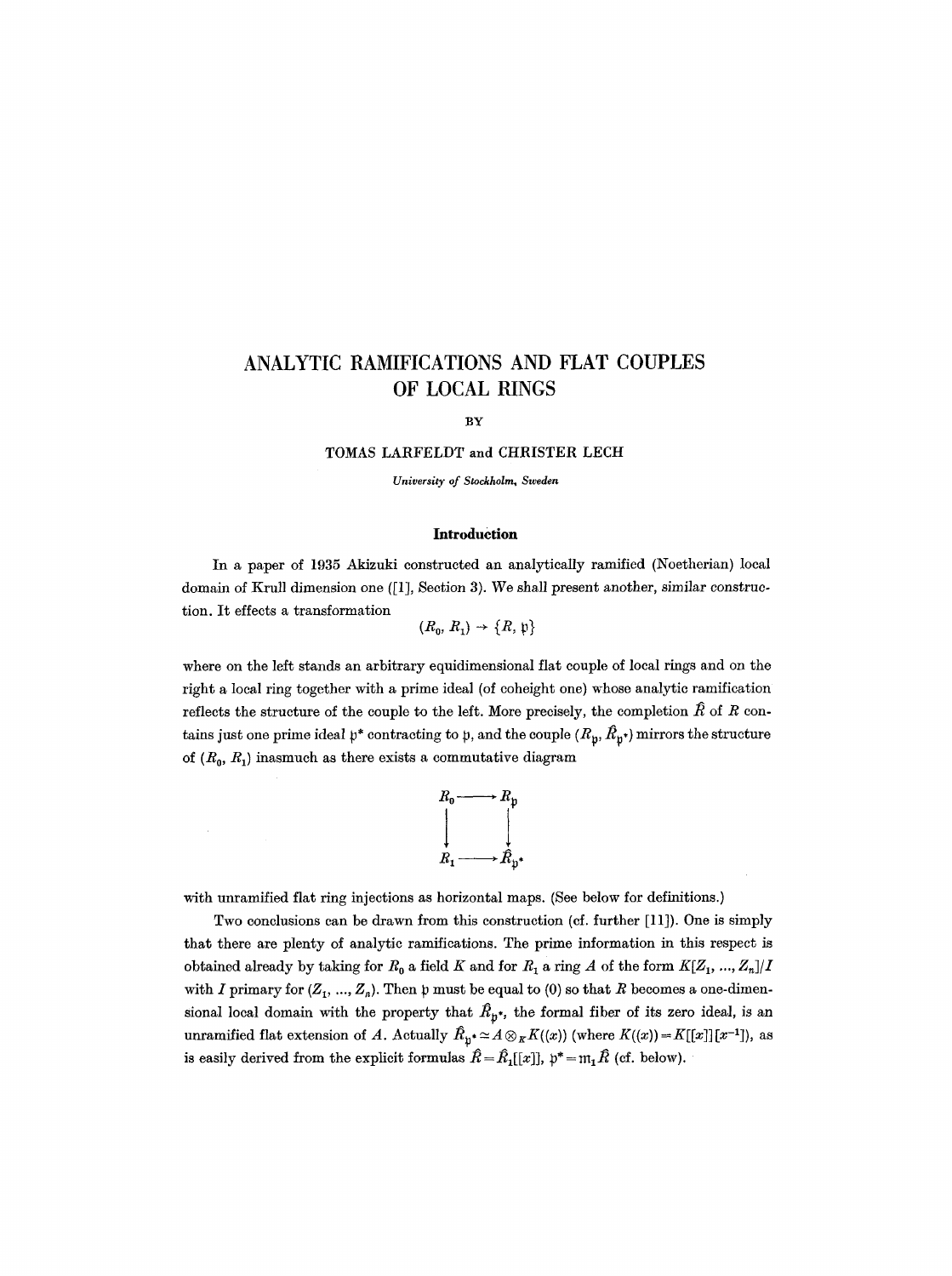# 202 T. LARFELDT AND C. LECH

The other conclusion depends on the fact that  $\mathfrak{p}^*$  has a rather special position in  $R,$ which entails that the Hilbert and Poincaré invariants of  $\hat{R}_{p^*}$  are essentially the same as those of  $\hat{R}$ , the differences being referable entirely to the change in Krull dimension. As a consequence the mapping  $(R_0, R_1) \rightarrow (R_p, R)$ , of couples of local rings, preserves the Hilbert functions and Poincar6 series of the respective components except for a dimension shift in the second. In the light of known results this implies an equivalence between certain general, possibly valid inequalities for couples of local rings (namely the inequalities (A) and  $(B)$  below, where the symbol  $F$  represents both Hilbert and Poincaré invariants).

The crude outcome of our construction is expressed by the theorem stated below. A few explanations, mainly of a terminological nature, precede.

All rings are commutative, equipped with identity elements, and, unless otherwise stated or else apparent, Noetherian.

A couple  $(R_0, R_1)$  of local rings, with maximal ideals  $(\mathfrak{m}_0, \mathfrak{m}_1)$ , is called *flat* if there is given a ring injection  $R_0 \rightarrow R_1$  that makes  $R_1$  into a flat  $R_0$ -module and maps  $m_0$  into  $m_1$ . Such a couple  $(R_0,~R_1)$ , or injection  $R_0 \rightarrow R_1$ , is called *equidimensional* if the Krull dimensions of  $R_0$  and  $R_1$  are equal or, equivalently, if  $m_0 R_1$  is primary for  $m_1$ . It is called *unramified* if  $m_0R_1$  is actually equal to  $m_1$ . The components of an unramified flat couple exhibit great similarities. In particular they have identical Hilbert functions and Poincaré series.

If R is a local ring, and p a prime ideal of R, then  $\hat{R}$  will denote the completion of R and  $R_p$  the localization of R at p. The prime ideal p is said to be *analytically ramified* if the extension  $~\mathfrak{p}\hat{R}$  is not an intersection of prime ideals, in particular if there exists a minimal prime ideal  $p^*$  of  $p\hat{R}$  such that the equidimensional flat couple  $(R_p, \hat{R}_{p^*})$  is ramified. That couple can be thought of as describing "the ramification of  $\mathfrak p$  at  $\mathfrak p^*$ ".

THEOREM. Let  $(R_0, R_1)$  be an equidimensional flat couple of local rings with maximal *ideals* ( $m_0$ ,  $m_1$ ). Then there exist a local ring R and flat ring injections  $R_0 \rightarrow R$  and  $R_1 \rightarrow \hat{R}$ *such that* 

(i) *the diagram* 



*is commutative;* 

- (ii)  $p = m_0 R$  *is a prime ideal of R;*
- (iii) *the map*  $R_1 \rightarrow \hat{R}$  *has the form*  $R_1 \xrightarrow{\text{nat.}} \hat{R}_1[[x]]$  where x is a variable.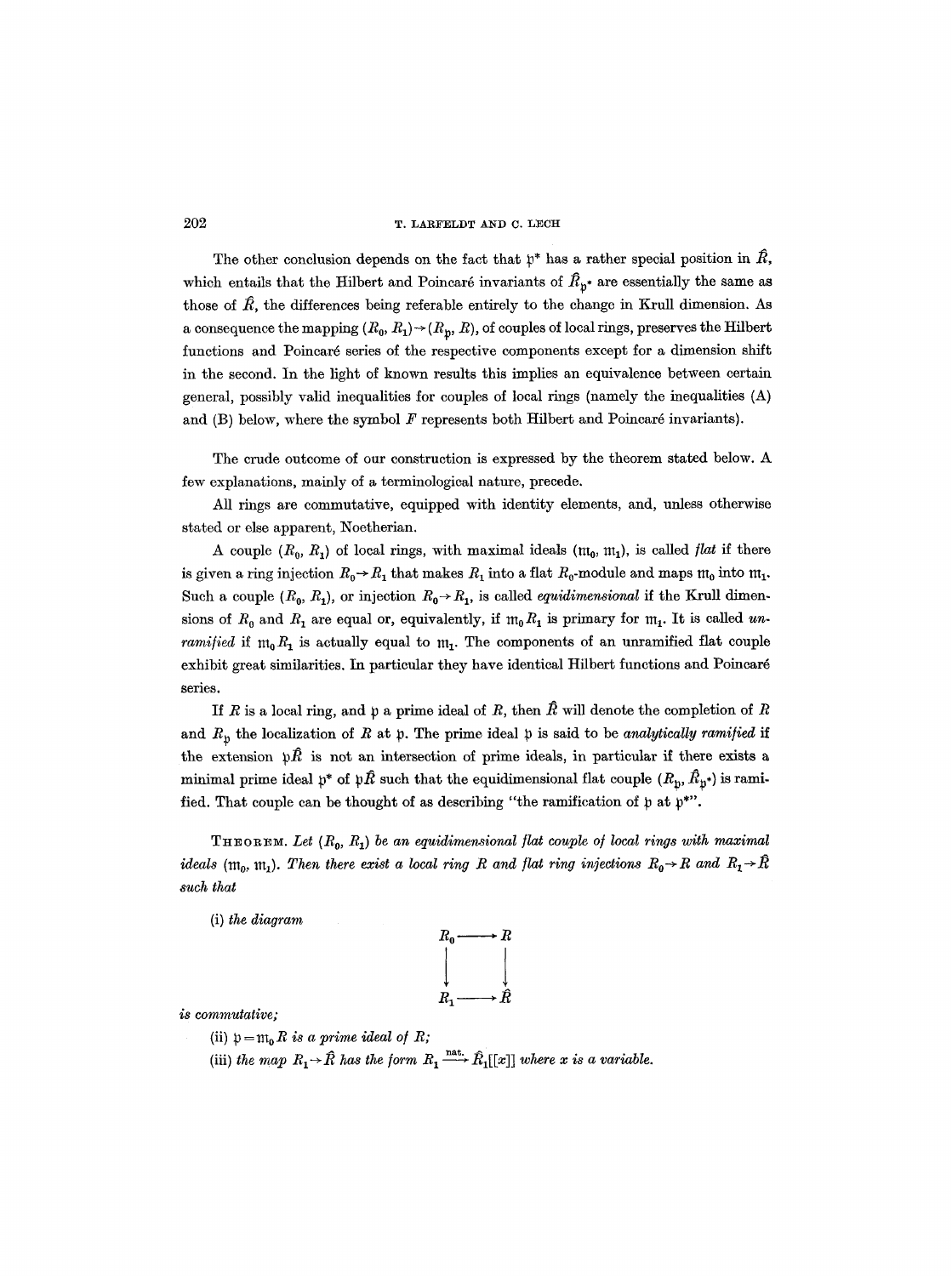The proof of this theorem will be our main occupation. But we shall first develop its consequences so as to complete our previous description.

The transformation  $(R_0,R_1)\rightarrow\{R,\,\mathfrak{p}\}\,$  is obtained, in a non-unique manner, directly from the theorem by keeping the symbols as they stand. (For our present purpose it is unessential to enforce uniqueness.)

Put  $\mathfrak{p}^*=\mathfrak{m}_1~\hat{R}=\mathfrak{m}_1~\hat{R}_1[[x]]$ . Then  $\mathfrak{p}^*$  is a prime ideal of coheight one, i.e. Krull  $\dim (\hat{R}/p^*)=1$ . Moreover, the inclusions  $p\hat{R}\subseteq p^*\subseteq \text{rad}(p\hat{R})$  show that  $p^*$  is the only minimal prime ideal of  $p\hat{k}$ , and that therefore p is also of coheight one. The stated squarediagram relation between the couples  $(R_0, R_1)$  and  $(R_{\mathfrak{y}}, \hat{R}_{\mathfrak{y}^*})$  is evident.

Consider the following numerical invariants of a local ring: the values of the Hilbert function (for the maximal ideal) and the so-called deviations (connected with the Poincar6 series). Let us agree to arrange these invariants in some infinite array and to denote the result for a given local ring S by  $F(S)$ . Define  $F^{(1)}(S) = F(S[Z]_{(T,Z)})$  where  $\pi$  is the maximal ideal of S and Z a variable. To be sure,  $F(S)$  and  $F^{(1)}(S)$  mutually determine each other in a simple and well-known manner, independent of S. As in effect we have already mentioned,  $F$  takes equal values on the two components of an unramified flat couple. Using this and the special relation between our  $\hat{R}$  and  $\hat{R}_{p^*}$ , we get the formulas

$$
F(R_{\rm h}) = F(R_{\rm 0}), \quad F(R) = F^{(1)}(R_{\rm 1}),
$$

which express the preservation of invariants under the mapping  $(R_0, R_1) \rightarrow (R_0, R)$ .

Now on the basis of partial results one may conjecture that whenever  $R$  is a local ring and  $\natural$  a prime ideal of coheight one in R, then

$$
F^{(1)}(R_{\mathfrak{p}}) \leqslant F(R) \tag{A}
$$

in the sense of inequality for each entry (the "total-order" sense). In view of the above formulas regarding the mapping  $(R_0, R_1) \rightarrow (R_p, R)$ , this would imply that for any equidimensional flat couple  $(R_0, R_1)$  of local rings

$$
F^{(1)}(R_0) \le F^{(1)}(R_1). \tag{B}
$$

Since the reverse implication is already known, we conclude that the general assertions expressed by  $(A)$  and  $(B)$  are in fact equivalent.—As references for the subject here touched upon, see [9], [3] (especially Theorem 2), [7], [12] in what concerns Hflbert functions and [6] (Chapter 3), [2] in what concerns deviations. Let us also mention [10] which contains an independent, comparatively direct proof of Theorem 2 of [3], unsusceptible, however, to the improvement in [12].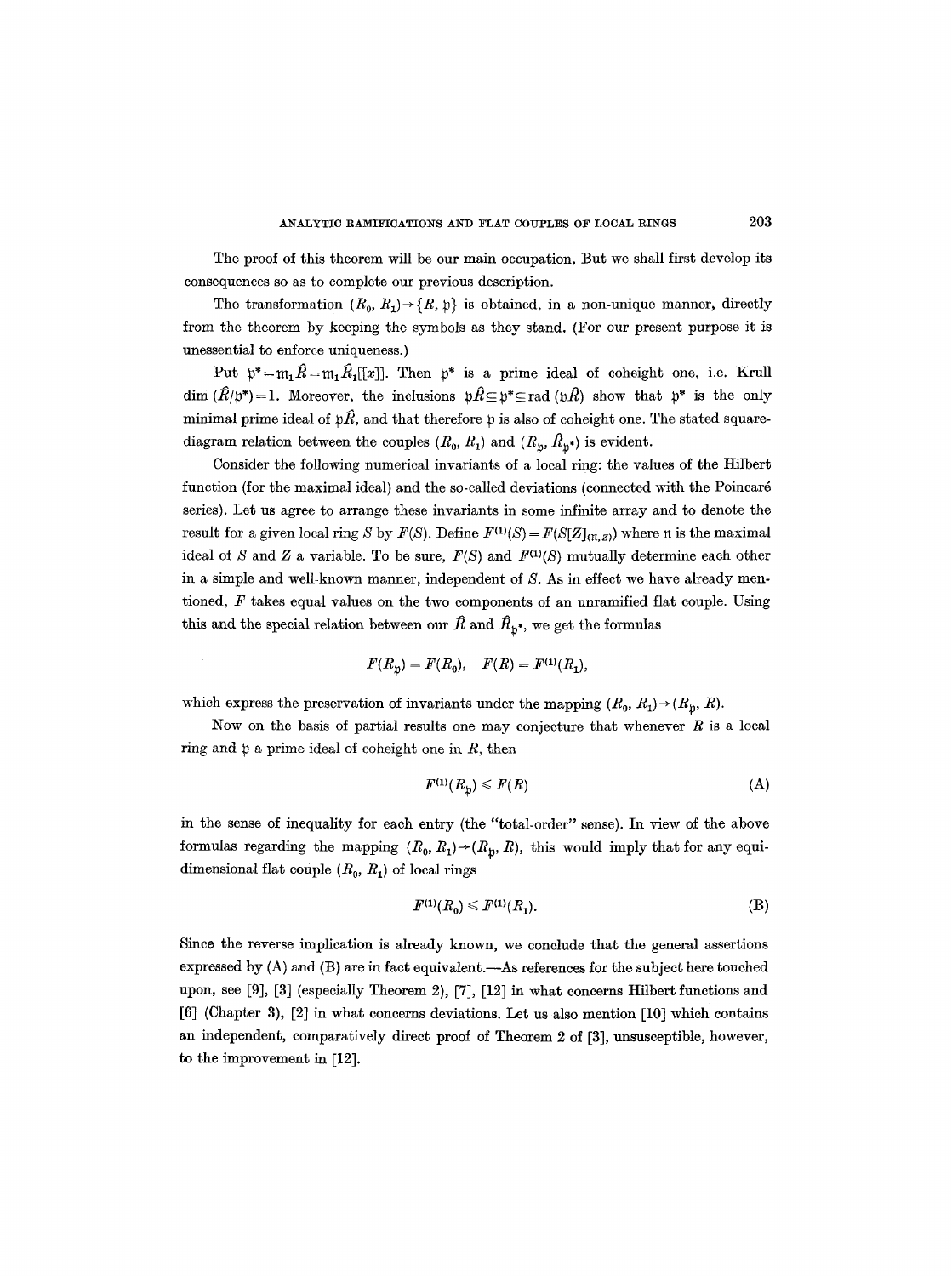# 204 T. LARFELDT AND C. LECH

### **Description of a ring R that will satisfy the requirements of the theorem**

With assumptions and notations as in the theorem, put  $R_2 = \hat{R}_1[[x]]$  (x a variable),  $m_2=(m_1, x)R_2$ ,  $K_i=R_i/m_i$  (i=0, 1, 2). We shall assume that  $K_1$  (=K<sub>2</sub>) is algebraic over  $K_0$  as we can always reduce our proof to this case by an extension of  $R_0$  within  $R_1$ ; see Lemma A below.

Let  $u = \{u_i | i \in I\}$  be a set of generators for the ring extension  $R_1/R_0$ . We can assume that the cardinality of the index set  $I$  is not larger than the transcendence degree of the extension  $K_0[[x]]/K_0[x]$ , for that degree is not smaller than the cardinality of the entire set  $R_1$ ; see Lemma B. Choose a map  $\alpha: I \rightarrow R_0[[x]]$  which, composed with the natural map  $R_0[[x]] \rightarrow K_0[[x]]$ , gives an injection of *I* into a transcendence basis for  $K_0[[x]]/K_0[x]$ . Put  $u^* = {u_i + \alpha(i) | i \in I}$ . Finally define

| $A = R_0[u^*, x, x^{-1}]$                                         | within $R_2[x^{-1}]$ , |
|-------------------------------------------------------------------|------------------------|
| $B = A \cap R_2$                                                  |                        |
| $C=B_{B\cap\mathfrak{m}_s}$                                       | within $R_{\alpha}$ ,  |
| $R =$ the $\mathfrak{m}_0 C$ -adic completion of C within $R_2$ . |                        |

We wish R to have the completion  $R_2$  in the topology defined by its one maximal ideal  $R \cap m_2$ . We can then form the diagram of the theorem in a natural way. To establish the asserted properties, we get the list below of items to check. Within parenthesis we have added pertinent features of the construction.

| R dense in $R_2$                                                  | (choice of $u$ ).                 |
|-------------------------------------------------------------------|-----------------------------------|
| R and $R_2$ topologically concordant (presence of $x^{-1}$ in A), |                                   |
| $m_0 R$ a prime ideal                                             | (independence imposed on $u^*$ ), |
| R Noetherian                                                      | (passage from $C$ to $R$ ),       |
| R flat as an $R_0$ -module.                                       |                                   |

Let us verify the first point at once. Observe that

the map 
$$
R_0[u^*,x] \longrightarrow R_1[[x]]/(x^n)
$$
 is surjective  $(n=1,2,3,...),$  (\*)

for clearly  $R_0[u^*,x]$  has the same image in  $R_1[[x]]/(x^n)$  as  $R_0[u, x] = R_1[x]$ . Attaching the map  $R_1[[x]]/(x^n) \to R_2/m_2^n$ , which is visibly surjective, we conclude that already the subring  $R_0[u^*, x]$  of R is dense in  $R_2$ .

## **Main lines of the proof**

For proof purposes we shall apply our construction not only to the given couple  $(R_0, R_1)$  but also to the couple  $(\tilde{R}_0, \tilde{R}_1) = (R_0/m_0, R_1/m_0 R_1)$ . Distinguishing objects belonging to the latter application by the superscript  $\sim$  and using for  $\tilde{u}^*$  the set naturally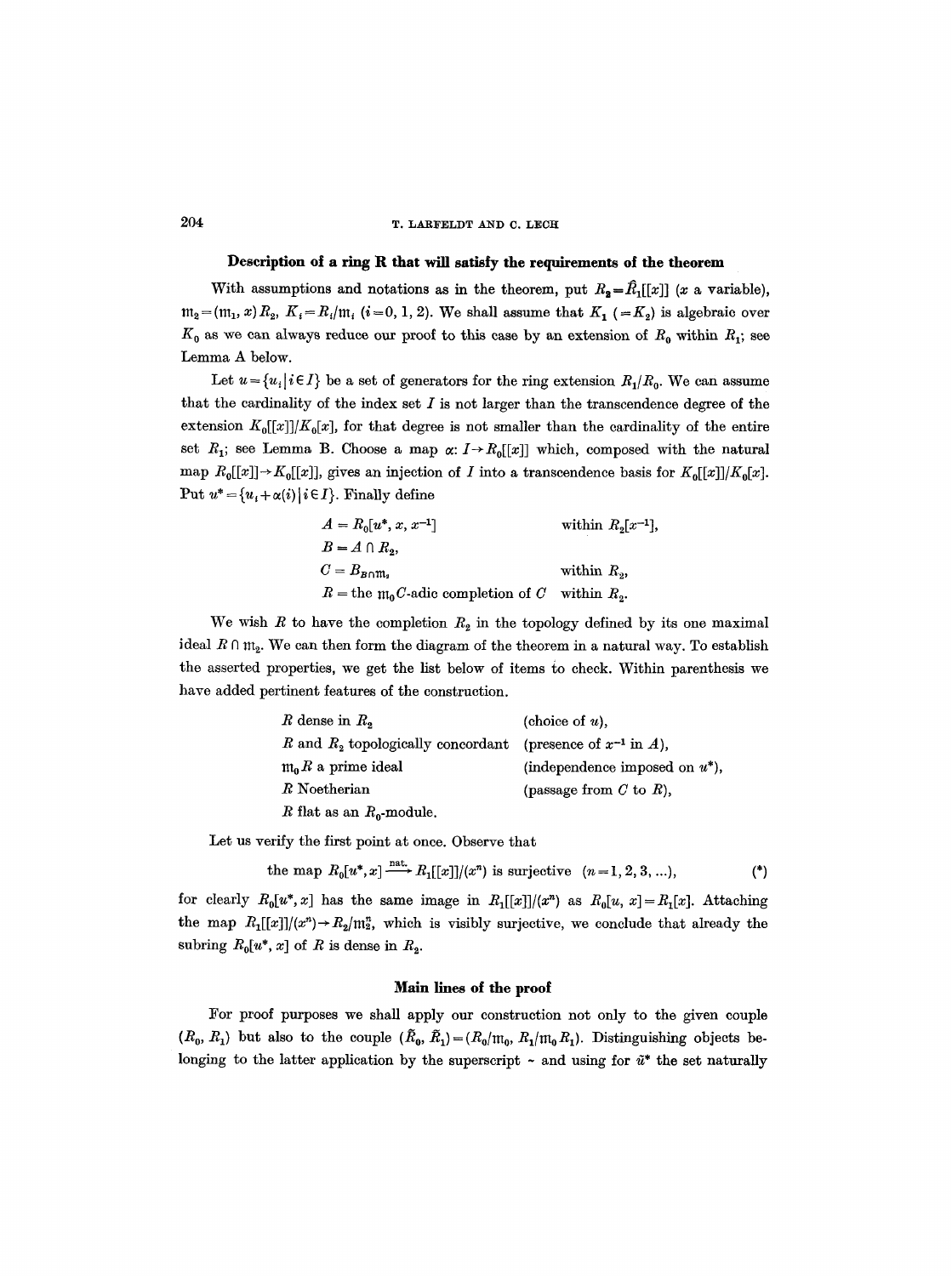induced by  $u^*$ , we get natural ring homomorphisms  $A \rightarrow \tilde{A}$ ,  $B \rightarrow \tilde{B}$ ,  $C \rightarrow \tilde{C}$ ,  $R \rightarrow \tilde{R}$ . These homomorphisms all contain  $\mathfrak{m}_0$  in their kernels.

Taking one further lemma for granted (Lemma C), we shall show that it suffices to prove the following four statements.

$$
R \cap m_2 \text{ is a finitely generated ideal in } R;
$$
 (1; R)

$$
R \cap \mathfrak{m}_2^n = (R \cap \mathfrak{m}_2)^n \quad (n = 1, 2, 3, \ldots); \tag{2; R}
$$

$$
R \cap m_1 R_2[x^{-1}] = m_0 R; \tag{3; R}
$$

the homomorphism 
$$
R/\mathfrak{m}_0 R \xrightarrow{\text{nat.}} \tilde{R}
$$
 is bijective. (4; R)

We have seen that  $R$  is dense in  $R_2$ . By  $(2; R)$  the two rings are topologically concordant. Thus R is a possibly non-Noetherian local ring with the completion  $R_2$ . Applying the analogous result for  $\tilde{R}$ , we see that this possibly non-Noetherian local ring has the following properties: its maximal ideal is finitely generated according to  $(1; \tilde{R})$ , its completion is Noetherian and one-dimensional, and the single minimal prime ideal of its completion contracts to the zero ideal of the ring itself  $((3;\tilde{R}))$  (so that, in particular,  $\tilde{R}$  is a domain). These properties allow us to conclude by Lemma C that  $\tilde{R}$  is Noetherian. Then, in view of (4; R), the graded ring associated with the  $m_0R$ -adic filtration of R is Noetherian. Hence R itself is Noetherian, as it is complete in the  $m_0R$ -adic topology. It follows that the couple  $(R, R_2) = (R, \hat{R})$  is flat. Considering that also  $(R_0, R_2)$  is flat, we infer the same for  $(R_0, R)$ . Finally we deduce from (3; R) that  $m_0 R$  is a prime ideal, the only remaining point.

It is a routine matter to see that the statements  $(I; R)$ - $(4; R)$  can be derived from the analogous statements  $(1; B)$ – $(4; B)$ . We shall content ourselves with proving the latter together with Lemmas A-C.

# **Completion of the proof**

Let us start by proving  $(1; B)$  and  $(2; B)$ . Any element f of B can be expanded in a power series  $f=a_0+a_1x+a_2x+... \in R_1[[x]]$ . Clearly  $f \in \mathfrak{m}_2$  if and only if  $a_0 \in \mathfrak{m}_1$ . By (\*), applied with  $n=1$ , we can find finitely many elements  $f_1, ..., f_r$  in  $R_0[u^*, x] \subseteq B$  whose coefficients of index 0 generate  $m_1$  in  $R_1$ . Then, by (\*) again, for an arbitrary element  $f \in B \cap m_2$ , there exist elements  $g_1, ..., g_r \in B$  such that the difference  $f - (g_1 f_1 + ... + g_r f_r)$  has a vanishing constant term, hence is divisible by x in B. This shows that  $B \cap m_2 = (f_1, ..., f_n, x)$ , which proves  $(1; B)$ . Similarly we get  $(2; B)$  by observing that the element f above belongs to  $m_2^n$   $(n=2,3,4,...)$  if and only if its coefficients satisfy the conditions  $a,\in m_1^{n-1}$  $(i=0, 1, ..., n-1).$ 

Next, consider (3; A) and (4; A). The natural image of R in  $K_1[[x]][x^{-1}] \simeq$  $R_2[x^{-1}]/m_1R_2[x^{-1}]$  evidently has the form of a free polynomial extension of  $K_0[x, x^{-1}]$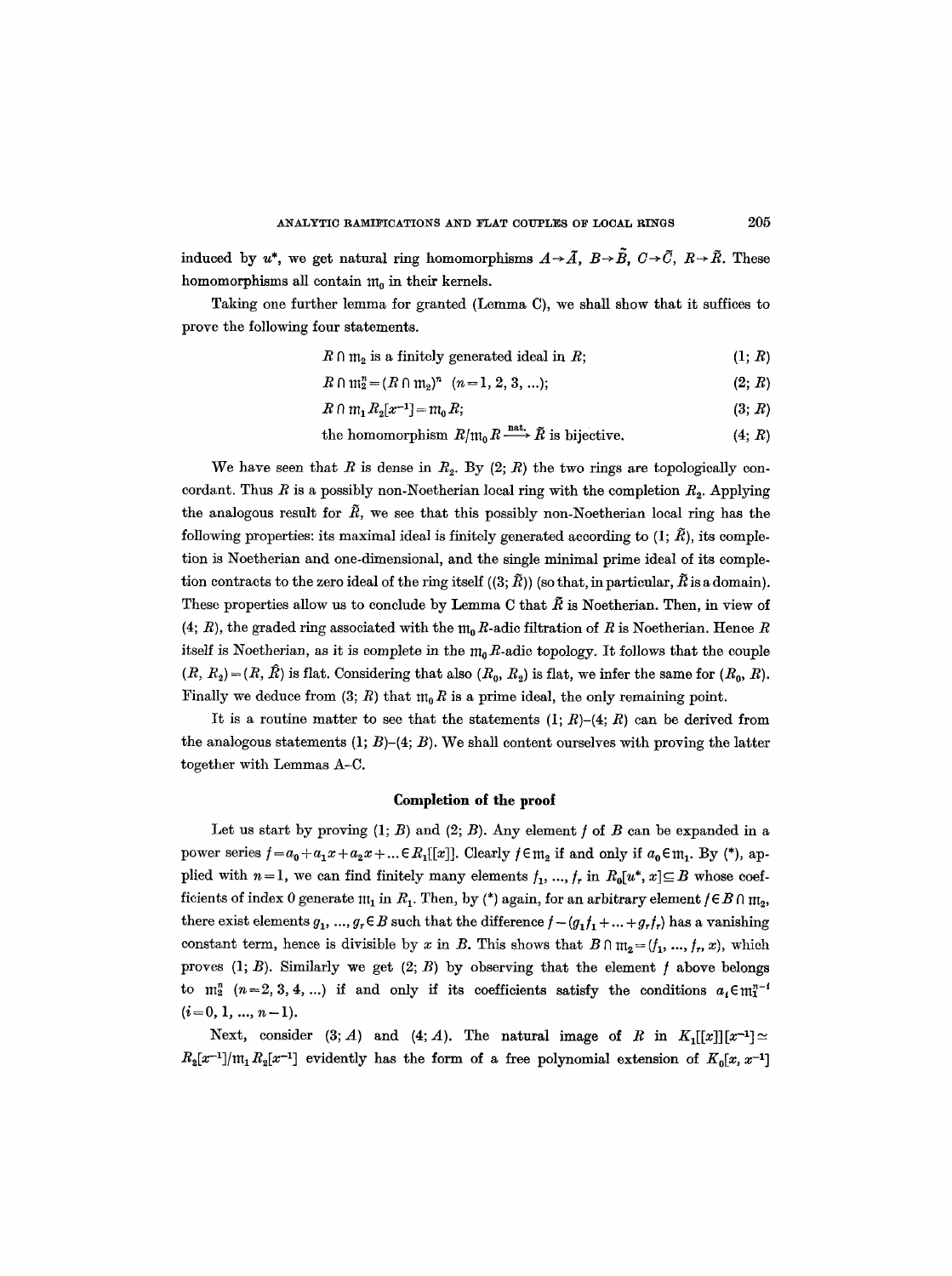# 206 T. LARFELDT AND C. LECH

in |I| variables corresponding to the elements of  $u^*$ . Hence we get (3; A) and, a fortiori, the injectivity part of  $(4; A)$ . The surjectivity part of  $(4; A)$  is obvious.

To pass from (3; A) to (3; B) and from (4; A) to (4; B) we note that  $A/B \simeq (A + R_p)/R_p$ has a natural representation on the form

$$
A/B \simeq \prod_{n=1}^{\infty} R_1 x^{-n},
$$

ef. (\*). Thus  $A/B$  is  $R_1$ -free, hence  $R_0$ -flat. It follows that the exactness of the sequence  $0 \rightarrow B \rightarrow A$  is preserved under tensoring with any  $R_0$ -module. Tensoring with  $K_0$ , we first derive that  $B \cap m_0 A = m_0 B$ , which, in combination with (3; *A*), gives (3; *B*). Secondly we conclude that the commutative diagram below has exact rows.

$$
0 \longrightarrow K_0 \otimes_{R_0} B \longrightarrow K_0 \otimes_{R_0} A \longrightarrow K_0 \otimes_{R_0} (A/B) \longrightarrow 0
$$
  
0 \longrightarrow B \longrightarrow A \longrightarrow A/B \longrightarrow 0.

The right hand column represents a bijection, as  $A/B$  is  $R_1$ -free and  $K_0 \otimes_{R_0} R_1 \simeq \tilde{R}_1$ , likewise the middle column by  $(4; A)$ , hence also the left hand column by the Five Lemma. Thus (4; B) holds true, and the proof is complete.

## **The lemmas**

LEMMA A. Any equidimensional flat couple of local rings can be obtained as the composition of two such couples of which the first is unramified and the second residually algebraic.

*Proof.* Let  $(R_0, R_1)$  be a given equidimensional flat couple of local rings with maximal ideals ( $m_0$ ,  $m_1$ ). Choose a system  $\{z\}$  of representatives in  $R_1$  for a transcendence basis of  $R_1/m_1$  over  $R_0/m_0$ , and define  $R_0$  as the localization of  $R_0[z]$  at  $R_0[z] \cap m_1$ . We shall show that the decomposition of  $(R_0, R_1)$  into  $(R_0, R_0')$  and  $(R_0, R_1)$  has the desired properties.

Let us first prove that  $\{z\}$  is algebraically independent over  $R_0$ , i.e., if  $\{Z\}$  denotes a system of variables corresponding to  $\{z\}$ , that the natural map  $R_0[Z] \rightarrow R_1$  is injective. It suffices to prove injectivity for the induced map of associated graded rings under the  $(m_0)$ -adic filtration. Due to flatness, this map is obtained by tensoring the original one with  $\prod m_0^n/m_0^{n+1}$  over  $R_0$ . But tensoring with a free  $(R_0/m_0)$ -module reduces, when one looks to injectivity alone, to tensoring with just  $R_0/m_0$ . Thus we arrive at the map that forms the first part of the composition

$$
R_0[Z]/m_0 R_0[Z] \to R_1/m_0 R_1 \to R_1/m_1.
$$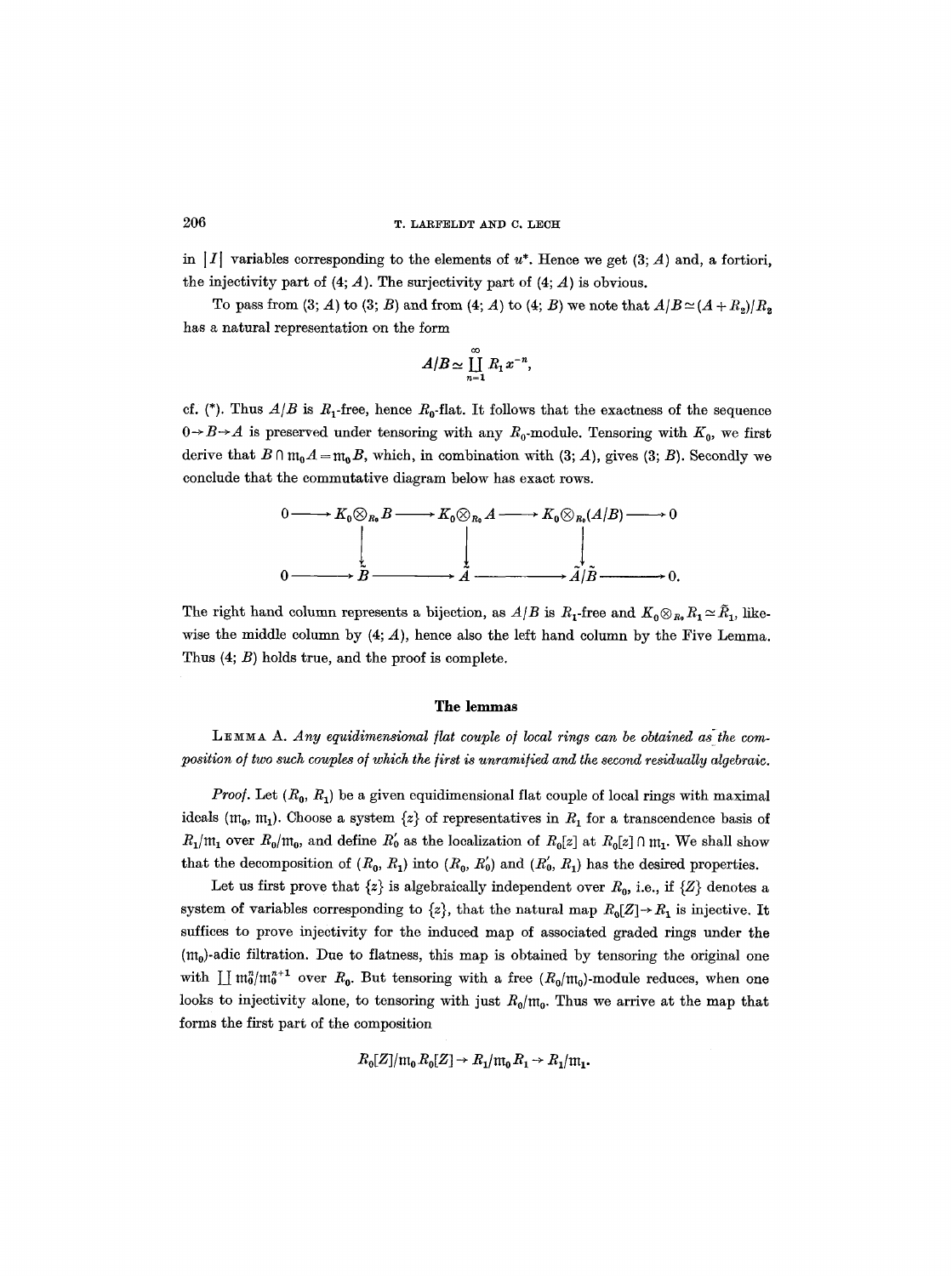As the composed map is injective by our choice of  $\{z\}$ , our assertion follows, i.e.  $\{z\}$  is algebraically independent over  $R_0$ .

The injectivity of the composed map also shows that  $R_0[z] \cap m_1 = m_0 R_0[z]$ . Hence  $R_0$ has the structure  $R_0[Z]_{(m_0)}$ . To see that this ring is Noetherian, consider all the subrings obtained by exchanging  $\{Z\}$  for some finite subset. These subrings are Noetherian local rings with the same Krull dimension as  $R_0$ . Now, for every prime ideal in the full ring, we can find a subring at which the restriction of the prime ideal has maximal height. Clearly that restriction must generate the prime ideal. Thus  $R_0[Z]_{(m_0)}$  has all its prime ideals finitely generated, hence is Noetherian.

It is evident that  $(R_0, R_0)$  is flat and unramified, and that the residue field extension associated with  $(R_0, R_1)$  is algebraic. All that remains to prove, is that  $(R_0, R_1)$  is flat. Remembering that the maximal ideal of  $R'_0$  is  $m_0R'_0$ , we derive this last point from the proportionality between length<sub>R<sub>0</sub></sub>  $(R'_0/m_0^n R'_0)$  and length<sub>R<sub>1</sub></sub>  $(R_1/m_0^n R_1)$  as n varies, which is implied by the flatness of  $(R_0, R_0')$  and  $(R_0, R_1)$  (cf. [4], Chapter III, § 5).

LEMMA B. *With the notation of the main text, the cardinality of R<sub>1</sub> (qua set)<sup>7</sup>does not exceed the transcendence degree of*  $K_0[[x]]/K_0[x]$ . (Recall that  $R_1$  is a local ring whose residue *class field*  $K_1$  *is algebraic over*  $K_0$ .)

*Proof.* The cardinality of  $R_1$  is majorized by that of  $K_1[[x_1, ..., x_n]]$  for a suitable n, hence also by the cardinality of  $K_0[[x]]$ . ( $K_0$  and  $K_1$  have the same cardinality, or  $K_0$  is finite and  $K_1$  denumerable.) Thus it suffices to show for every field K that the transcendence degree of  $K[[x]]/K$  equals the cardinality of  $K[[x]]$ . As  $K[[x]]$  is non-denumerable, its cardinality coincides with its transcendence degree over the prime field  $P$  of  $K$ . Therefore it suffices to show for the two successive field extensions  $P \rightarrow K \rightarrow K[r[x]]$  that the latter does not have a smaller transcendence degree than the former. Let  $J$  be an index set for a transcendence basis of  $K/P$ . We may assume that the cardinality  $|J|$  is infinite. Then, with  $\omega = \{0, 1, 2, ...\}$ , we have  $|J \times \omega| = |J|$  which means that we can find  $|J|$ elements of  $K[[x]]$  all of whose coefficients are algebraically independent over P. It is not difficult to see that such a system of elements of  $K[[x]]$  is algebraically independent over K. Hence the result.

*L~M~A C. A local domain is Noetherian (and 1-dimensional) i/* (i) *its maximal ideal is finitely generated,* (if) *its completion is Noetherian and 1-dimensional, and* (iii) *the minimal prime ideals of the completion contract to the zero ideal of the ring itself.* 

*Proof.* Call the domain R and its maximal ideal  $m$ . Let  $\alpha$  be a non-zero ideal of R. As the ideal  $\mathfrak{g}\hat{R}$  cannot be contained in any of the minimal prime ideals of  $\hat{R}$ , it must be